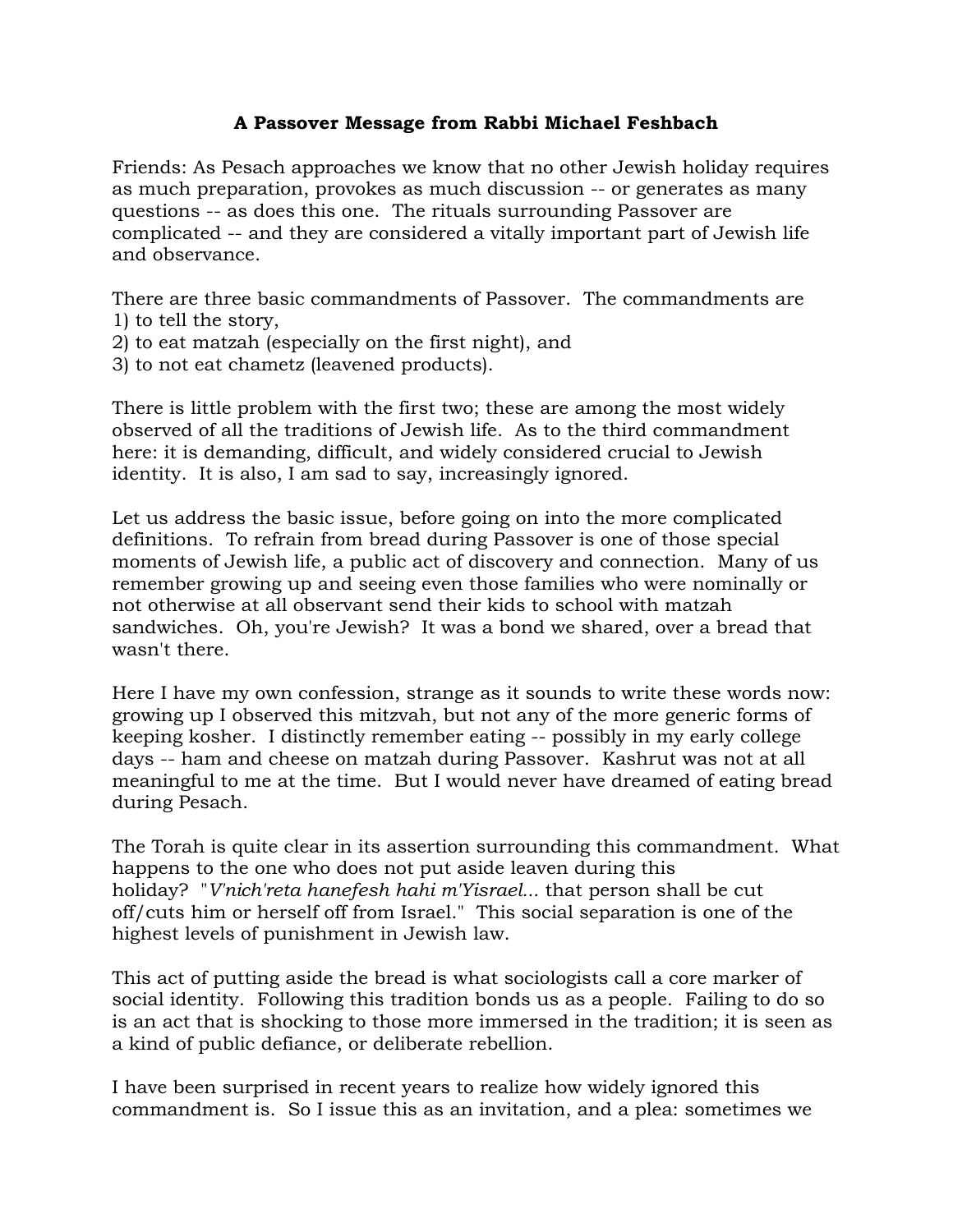get the most out of what we consciously give up. For those of you who are new to this tradition: try it. I believe it offers far more in a sense of affirmation, connection and depth than it will cost in terms of inconvenience, distinction and effort. Try it and step into an ancient circle, a web that stretches through time and around the world. As Reform Jews it is true that we have the opportunity to choose which commandments and traditions are meaningful to us. But there are some basic ones. This is one of them.

Two other things to add.

The first is that, of course, refraining from chametz is a complicated commandment. If you are new to it, just put aside the obvious, the most blatant bread products you can.

But for those who want to delve more deeply, the definition of chametz is the subject of great debate. Basically, **Chametz** (also **Chometz**, **Chumetz** or **Hametz**; [Hebrew:](https://remote.templeshalom.net/owa/redir.aspx?C=df6c9ccdae7b43938ae15b6ff83323bd&URL=http%3a%2f%2fen.wikipedia.org%2fwiki%2fHebrew_language) חַמֵּץ (refers to a product that is )a (made from one of five types of grains, and (b) (has been combined with water and left to stand for longer than eighteen minutes without being baked. The five grains are wheat, barley, spelt, rye and oats. For a more complete definition of chametz check out the following link: [http://en.wikipedia.org/wiki/Chametz](https://remote.templeshalom.net/owa/redir.aspx?C=df6c9ccdae7b43938ae15b6ff83323bd&URL=http%3a%2f%2fen.wikipedia.org%2fwiki%2fChametz)

Perhaps the most confusing question here is the "middle ground" category, those products which are not actually chametz but which have been prohibited by centuries of Ashkenazic custom. These products are referred to as "kitniyot." Literally "small things," kitniyot refers to other grains or legumes. Traditions of what is considered kitniyot vary from community to community but generally include rice, corn, lentils and beans. Many include peanuts in this category. Sephardic Jews generally do not observe this prohibition, leading to the interesting phenomenon of an aisle in the supermarkets in Israel, during Passover, which is labelled: "Sephardic Jews only!"

Orthodox Ashkenazi authorities maintain this custom, but it is questioned in other places. The Conservative movement in Israel has deemed it divisive and affirmatively urges its followers to eat rice and beans. The North American Reform movement position on kitniyot, and whether we should follow it, is found here:

[http://data.ccarnet.org/cgi-bin/respdisp.pl?file=9&year=5756](https://remote.templeshalom.net/owa/redir.aspx?C=df6c9ccdae7b43938ae15b6ff83323bd&URL=http%3a%2f%2fdata.ccarnet.org%2fcgi-bin%2frespdisp.pl%3ffile%3d9%26year%3d5756)

Complications within complications surround items such as corn syrup and peanut oil, which are widely considered prohibited but actually can be made, with proper supervision, into kosher for Passover products, according to some people. Mustard is generally not used during Passover, although it is unclear why, and some communities do not use garlic. (If I observed that prohibition I would not know how to cook at all!) Those interested in slightly more detail